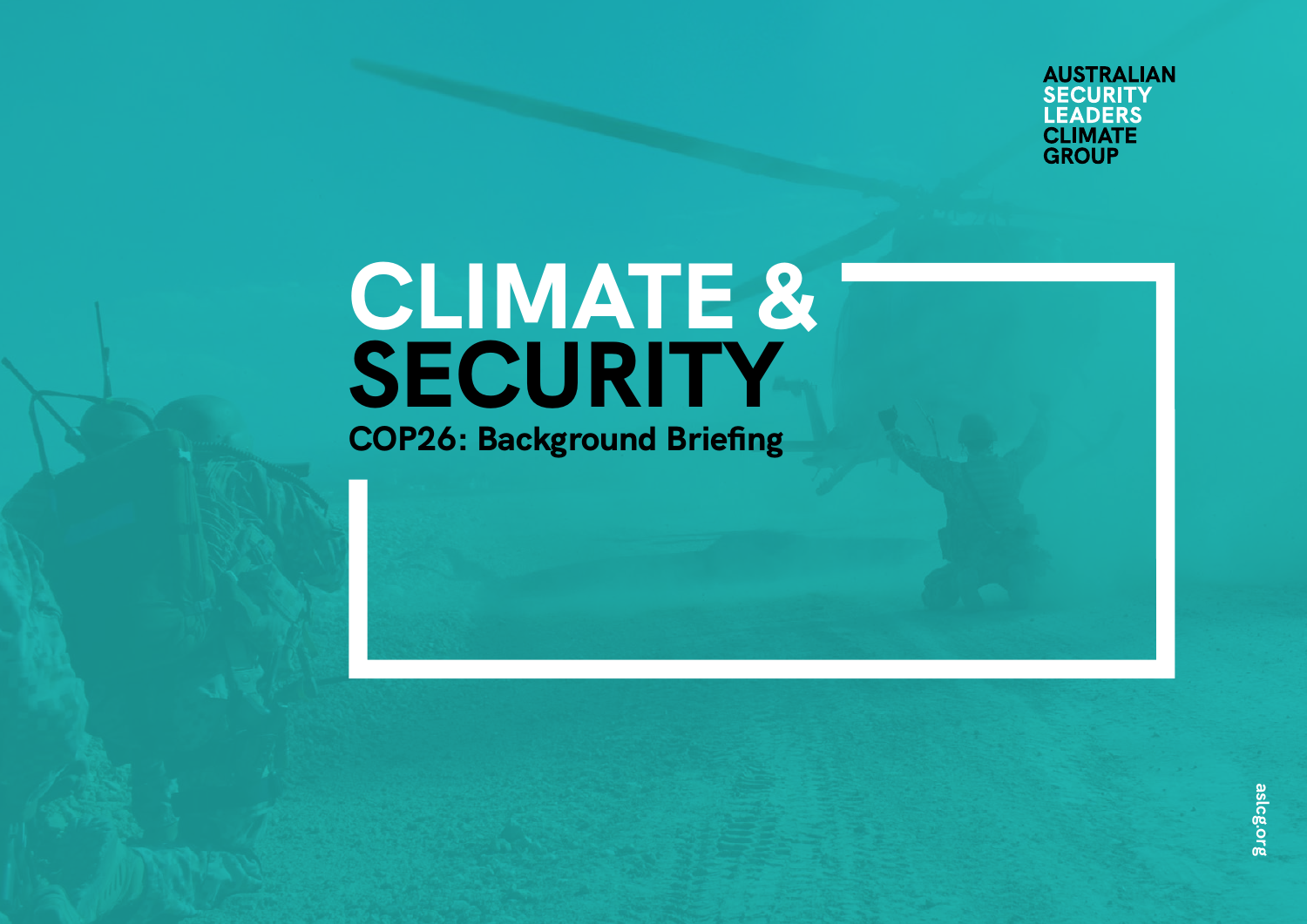## **WORLD LEADERS' ACTION ON CLIMATE & SECURITY**



As world leaders prepare to gather in Glasgow for the make-or-break UN policy-making conference in November, Australia is falling behind its key allies on climate security risks. This failure is detailed in "Missing in Action: Responding to Australia's climate & security failure" recently published by the [Australian Security](https://www.aslcg.org/) [Leaders Climate Group.](https://www.aslcg.org/)

Australia is "missing in action" on climate security risks, whilst AUKUS partners — the USA and the UK are preparing for human and global security threats and challenges in a hotter world.

**President Biden's Executive Order** of January 2021 calls for an urgent whole-of-government climate-security risk analysis.

#### In April, as part of **US President Biden's Leaders Summit on Climate**, US Secretary of Defence Lloyd J. Austin III said: "Today, no

nation can find lasting security without addressing the climate crisis. We face all kinds of threats in our line of work, but few of them truly deserve to be called existential. The climate crisis does."

In October the **US Department of Defense**, along with other major departments across the US Government, released their *Climate Adaptation Plans* and President Biden addressed the UN on deepening UN action on climate security.<sup>1</sup>

**The Ministry of Defence** releases report on *Climate Change and Sustainability Strategic Approach* and an Initial Action Plan on climate and security risks.

 $\frac{N}{N}$ 

#### **A RAND report to the UK Ministry of Defence** is released on "A

Changing Climate: Exploring the Implications of Climate Change for UK Defence and Security".

In September, **Chatham House**, the UK's premier international affairs think tank, issued the Climate Change Risk Assessment 2021, and in October, the *What near-term climate impacts should worry us most?* report. They conclude:

- The world is dangerously off track to meet the Paris Agreement goals.
- The risks are compounding.
- Without immediate action the impacts will be devastating in the coming decades.

Strong recognition of climate and security risks and threats across the Pacific:

- At the 2018 **Pacific Islands Forum (PIF)**, leaders affirmed that "climate change presents the single greatest threat to the livelihood, security and wellbeing of Pacific people". The current effects of climate change in the region, let alone the future intensity increase, demonstrate an existential threat to PIF nations.
- **New Zealand Defence Force** publishes climate security plans, *The Climate Crisis – Defence Readiness and Responsibilities* (2018) and *Responding to the Climate Crisis: An Implementation Plan* (2019).

**USA UK Pacific Nations & New Zealand Australia**

By comparison, **Australia** has repeatedly ignored the risks and is ill-prepared for the security implications of devastating climate impacts at home and in the Asia-Pacific, the highest-risk region in the world.

- No climate security risk assessment.
- Inadequate and contradictory climate policy.

2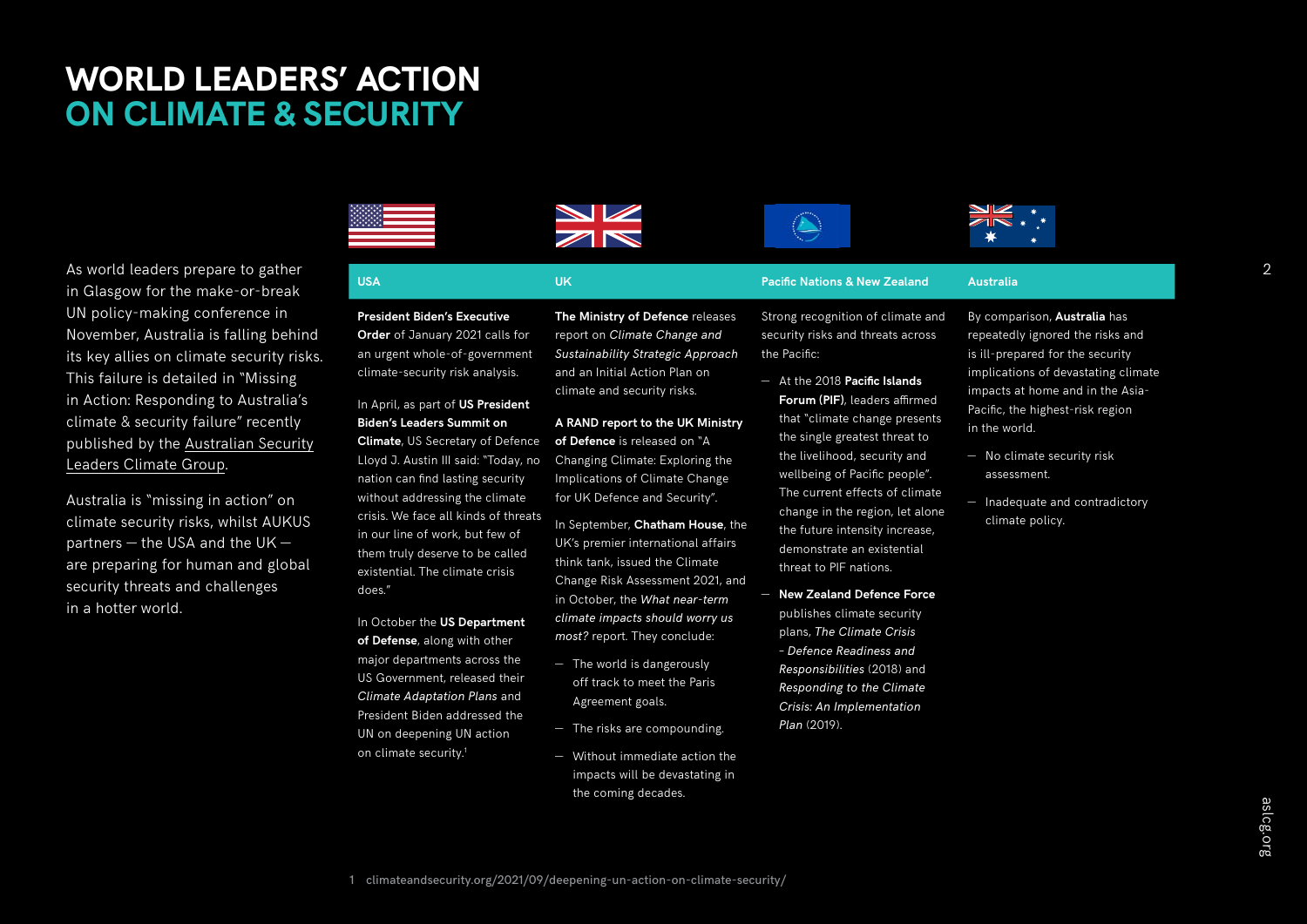## **CLIMATE & SECURITY MAJOR EVENTS**

## **Global momentum builds on climate security with Australia's key allies**

#### **JANUARY**

**US President Biden's Executive Order** calls for an urgent whole-of-government climate-security risk analysis.

# **2021**

#### **MARCH**

**UK Ministry of Defence** report on "Climate Change & Sustainability Strategic Approach" and an Initial Action Plan on climate & security risks.

#### **AUGUST**

Release of **IPCC AR 6** – "Code Red" Warning.

#### **OCTOBER**

**Australian Security Leaders Climate Group** *Missing In Action: Responding to Australia's Climate & Security Failure* report released.

Release of **The Pentagon** updated Climate Adaptation Plan.

**Chatham House** releases 2nd risk report *What near-term climate impacts should worry us most?*.

#### **FEBRUARY**

The **UNSC Climate and Security Debate** in the timeline. "Maintenance of international peace and security: Climate and security" Date 23 Feb 21.

#### **JUNE**

**World Climate & Security Report 2021** released.

#### **SEPTEMBER**

First ever leader-level summit of the **Quad pledge** to strengthen cooperation on the defining challenges of our time, including the threat of climate change and security challenges facing the region.

**UNSC** declares climate security an indispensable issue for Security Council. UNSC increasing focus, debated more than a dozen times since 2007.

**UN Security Council Debate on** Climate and Security.

**Chatham House** Climate Change Risk Assessment released.

#### **OCTOBER – NOVEMBER**

**COP26** 2021 United Nations Climate Change Conference.

Climate, Peace and Stability: Weathering Risk Through COP and Beyond. Highlevel side event at COP26 will set out an evidencebased, coherent narrative on climate, peace and stability.

3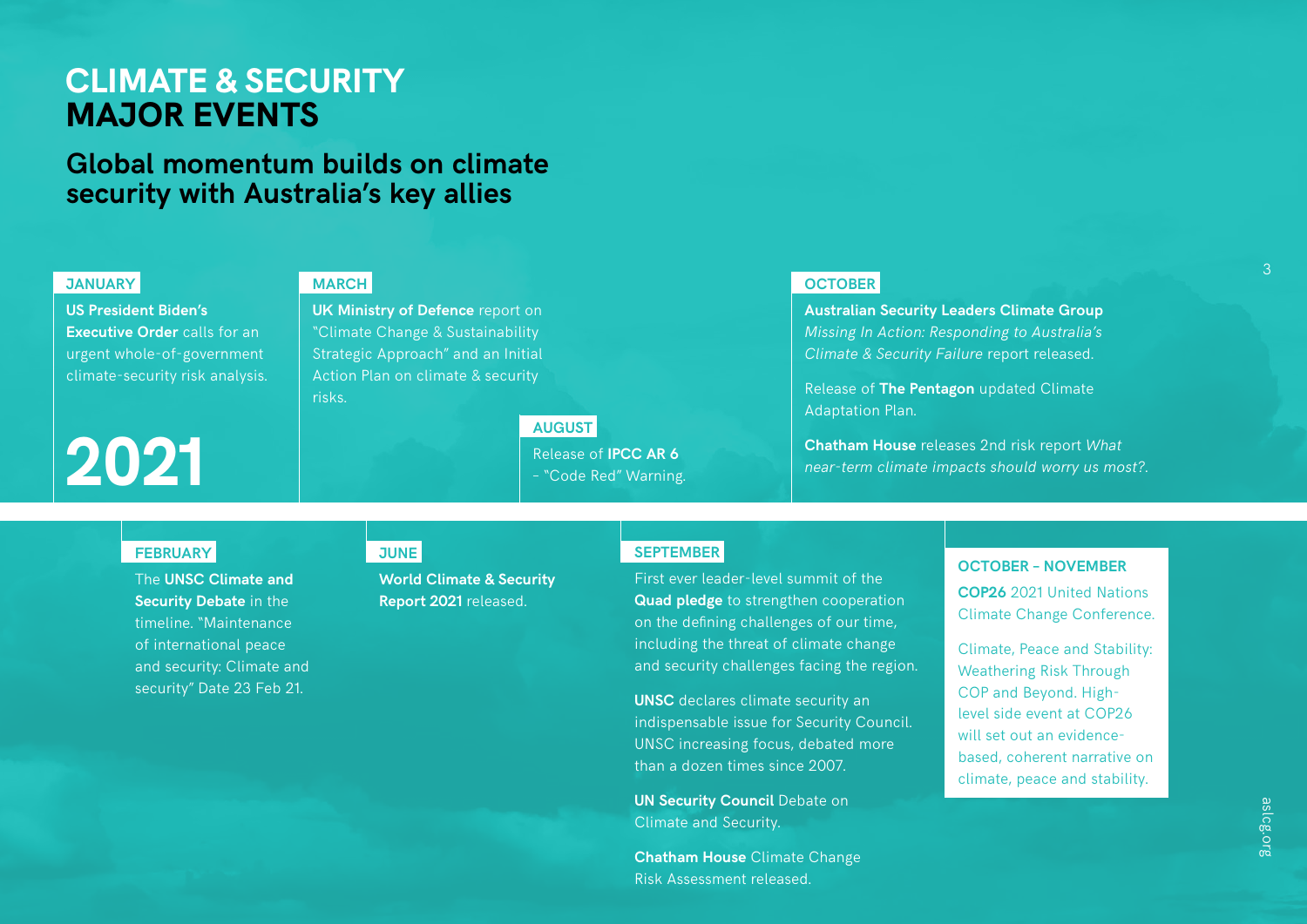## **MAJOR CLIMATE SECURITY HOTSPOTS**

## **Climate change & global insecurity**

it is now widely acknowledged as the greatest global security threat.

#### **<sup>1</sup> Arctic**

Fastest warming on Earth is opening the region to new Great Power strategic and resource competition, with increasing militarisation of the polar zone.

#### **2 United States**

Climate and security risks central to defence and foreign policy. US military exposed to climate risks globally, and domestic facilities vulnerable. Nation impacted by more extreme weather, drought, wildfires, storms and water insecurity.

#### **<sup>3</sup> North Africa**

Fires in Russia and drought in China affect global wheat supply; tripling of wheat price becomes a trigger for food riots and the "Arab Spring" across the Middle East and North Africa in 2010-11.

#### **<sup>4</sup> Sahel**

Climate change is exacerbating food, water and land insecurity, and competition for scarce resources; fueling internal and cross-border instability, conflict and migration. Political vacuums exploited by terrorist groups such as Boko Haram.

#### **<sup>5</sup> Sub-Saharan Africa**

Poverty, poor governance and instability interact with drying of sub-tropical zone and crop failures to become a "threat multiplier". Water crisis, such as South Africa's "Day Zero" (2018), cause widespread social and economic havoc".

#### **<sup>6</sup> Syria**

Unprecedented one-in-a-thousand year drought from 2006-11, internal people displacement and inflow of refugees from Iraq war helped trigger societal collapse and civil war, with displacement of more than 12 million people, half across borders.

#### **<sup>7</sup> Europe**

Climate-influenced Syria war refugee wave creates European political instability, fuels far right governments and social movements. Continent hit by unprecedented wildfires and heatwaves reaching 45°C in 2021, and record flooding.

#### **<sup>8</sup> South America**

Warming and shifting rainfall patterns impacting water and food security. Instability, poverty and dislocation, a fertile ground for human trafficking and rising power of narcotics cartels.

#### **<sup>9</sup> South Asia**

Accelerating sea-level rise threatens Asia megacities, river deltas and low-lying states. Bangladesh particularly vulnerable. By 2050, 250-340 million people may be affected. Acute water scarcity in Pakistan; threat of unliveable heat extremes across the region, with two nuclear armed states.



#### **<sup>10</sup> Himalayas**

One-quarter of Himalayan, Tibetan and Tien Shen ice sheet mass already lost, threatening water flows in Asia's major rivers. Growing strategic sensitivity in a region where physical terrain is shifting fast.

#### **<sup>11</sup> Australia**

Most vulnerable continent. Record-breaking drought precedes Black Summer bushfires in 2019/20 and cost up to \$100 billion, and deployment of 7000 troops for emergency relief.

#### **<sup>12</sup> China**

Climate pressures on nation with 20% of the global population but only 6% of potable water. Threat of inundation of large coastal cities and low-lying industrial heartland; more extreme weather and floods; growing environmental risks. Increasing risk to state stability if economy falters as climate risks multiply.

#### **<sup>13</sup> Pacific Islands**

Region experiencing severe droughts and stronger cyclones. Under threat due to rising sea levels, posing an existential risk to low-lying island nations. Likely increasing calls on regional military forces for disaster relief.

#### **<sup>14</sup> Antarctica**

Changes in the structure of the Southern Ocean through climate change will have impacts globally, on weather, climate and fisheries (ie. food security). As fish stocks retreat to the poles, the Antarctic Treaty System may be challenged by countries wishing to exploit marine resources.

#### **<sup>15</sup> Indonesia**

Indonesia has 10% of the global coastal areas that will be affected by sea level rise. This creates potential food security risks in our most populous neighbour.

4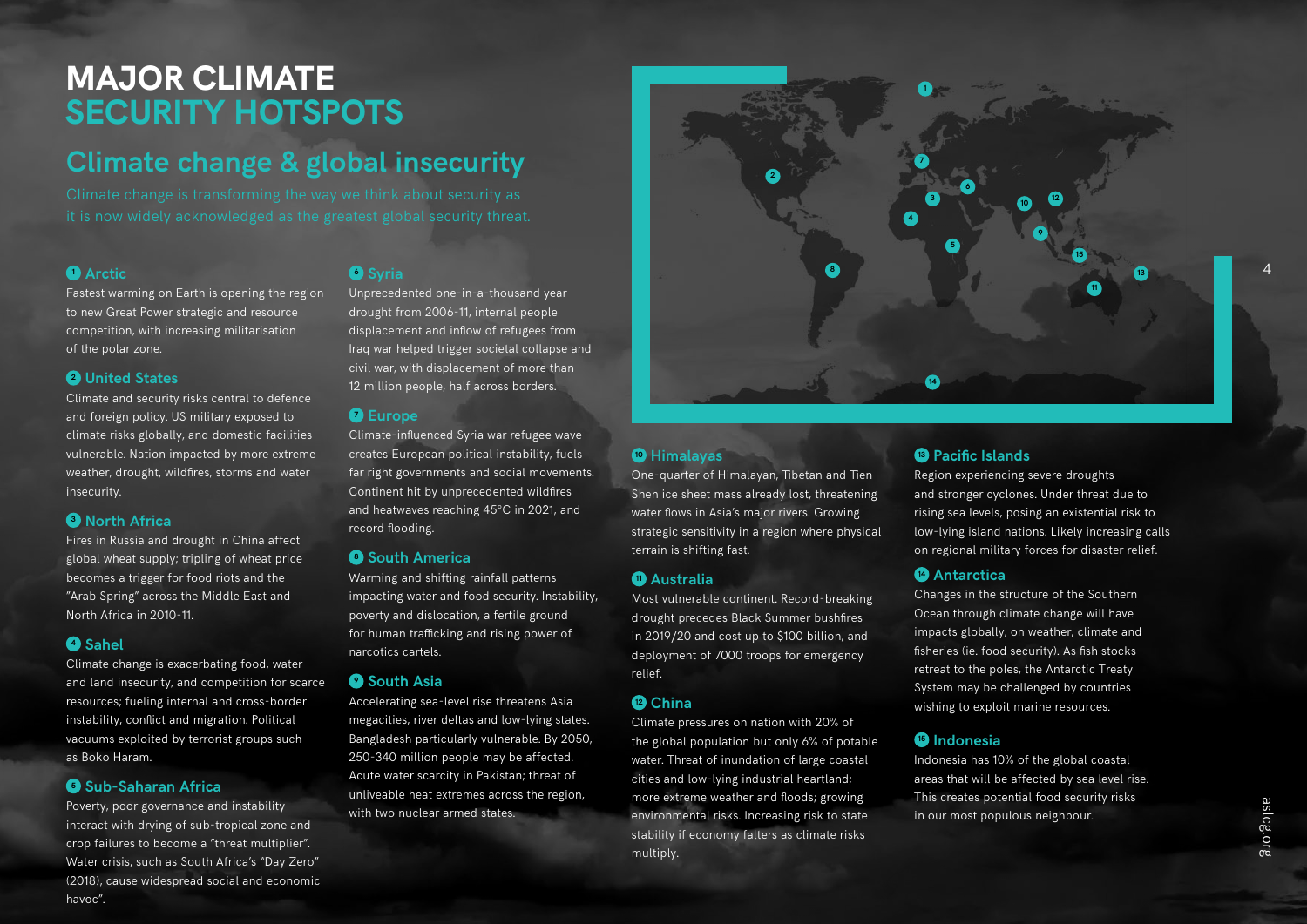## **CLIMATE & SECURITY KEY ACTIONS FOR AUSTRALIA**

**The Australian Security Leaders Climate Group (ASLCG) initial climate and security policy recommendations:**

### **1 An urgent Climate & Security Risk Assessment**

- Appoint a well-resourced, independently-chaired, expert panel to urgently conduct a comprehensive Climate and Security Risk Assessment, using the best available information, to report publicly within six months.
- Includes all relevant departments; risk, science, security professionals and experts; and international advisors.
- Draw on the experience and analysis of our allies and the Asia-Pacific region.

#### **2 Establish a dedicated Office of Climate Threat Intelligence**

- A "full spectrum" strategic approach by building an Australian climate risk "early warning system" capacity to identify and respond to current or emerging direct climate risks to national interests.
- Ongoing support to key stakeholders across the policy and innovation spheres as Australia's national interest is threatened by severe, but increasingly plausible, climate change scenarios.
- Maximise the collective intelligence capacity and break down thematic, resource and organisational silos, to give longer-term perspectives, and provide regular assessments by consistent monitoring and evaluation of climate-security risks.

#### **3 Triennial National Climate Risk Assessments**

- Based on the model used in the USA, with triennial reports to Parliament, prepared by a high-level expert group working with relevant agencies including BoM, CSIRO and university researchers, to provide a regular, publicly-available assessment of climate trends, risks and impacts.
- A valuable tool for policy-making, in providing both national and regional projections, impacts and scenarios, and hence mitigation and adaptation frameworks.
- Provides a rigorous risk-management framework for government policy-making and planning across a wide range of portfolios, including transport, health, infrastructure, energy, environment, emergency services, and defence.

### **4 Build an Australian National Prevention & Resilience Framework**

- Prepare a prevention and mitigation roadmap based on the best scientific advice and a precautionary risk-management framework.
- Australia must prepare for a world of rapidly changing global alliances and institutions; it cannot rely primarily on reactive responses, given the growing scale and complexity of the threats facing the nation.
- Military concepts of protection, prevention, preparedness and leadership will be critically important in addressing the climate emergency.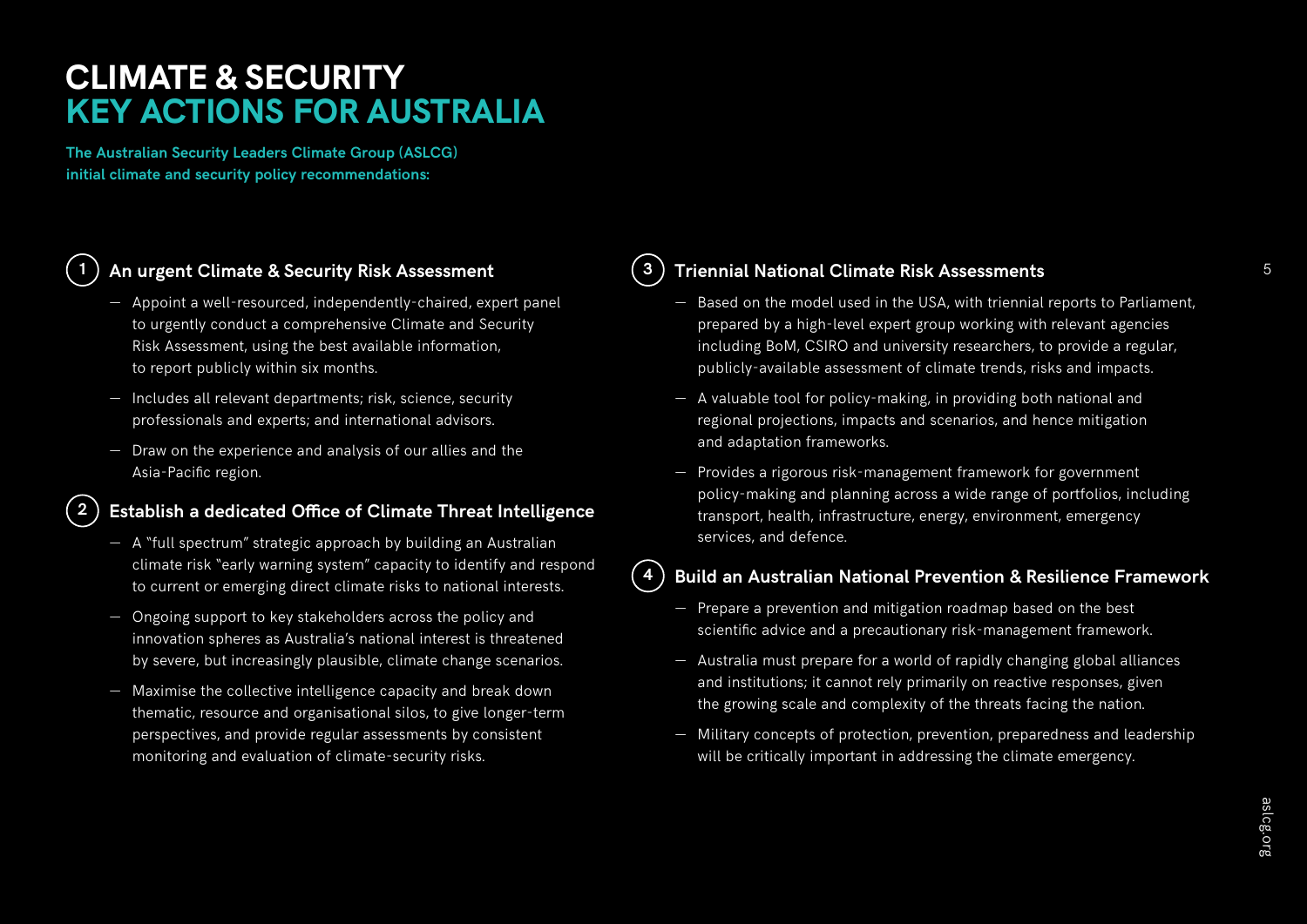## **FOR EXPERT COMMENTARY ON CLIMATE & SECURITY CONTACT ASLCG:**

**For media requests and interviews please contact ASLCG: info@aslcg.org**



**Admiral Chris Barrie AC (Retd)** is former Chief of the Defence Force. Chris Barrie retired in 2002 after 42 years in the Royal Australian Navy (RAN). Since then, he has worked on strategic leadership issues as consultant, teacher and mentor at Oxford University, the National Defense University in Washington DC and at the Australian National University.

#### Based in **Canberra**.



**Air Vice-Marshal John Blackburn AO (Retd)** is former Deputy Chief of the Royal Australian Air Force and currently the Chair of the Institute for Integrated Economic Research-Australia and also a consultant in the field of defence and national security. He has extensive experience across the fields of strategy, policy, planning, operational command, capability development and materials acquisition.

#### Based in **Canberra**.



**Major Michael Thomas (Retd)** is a former Australian Army officer and is a non-resident Senior Fellow with the Washington-based Center for Climate & Security where he co-leads the Indo-Pacific Program. He is also a council member with the International Military Council on Climate and Security and author of *The Securitisation of Climate Change* (2017).

**Cheryl Durrant** is former Director of Preparedness & Mobilisation, Australian Department of Defence,

operations and domestic security.

and was the Defence partner with the Australian National Resilience Taskforce's Disaster Vulnerability Profiling Project. Cheryl served 15 years with the Australian Army, specialising in strategic intelligence, information

Based in **Melbourne**.

Based in **Burnie**.



**Colonel Neil Greet (Retd)** is a former Australian Army officer with operational service in Iraq and Timor Leste, who led projects in several remote indigenous communities and played a key role in Defence's response to Victoria's 2009 Black Saturday disaster. He is a Director of the Institute of Integrated Economics Research, and the consultancy Collaborative Outcomes.



**Ian Dunlop** is a Member of the Club of Rome. He was formerly an international oil, gas and coal industry executive, chair of the Australian Coal Association, CEO of the Australian Institute of Company Directors, and chair of the federal government's first emissions trading taskforce, with wide experience in risk management.

Based in **Sydney**.